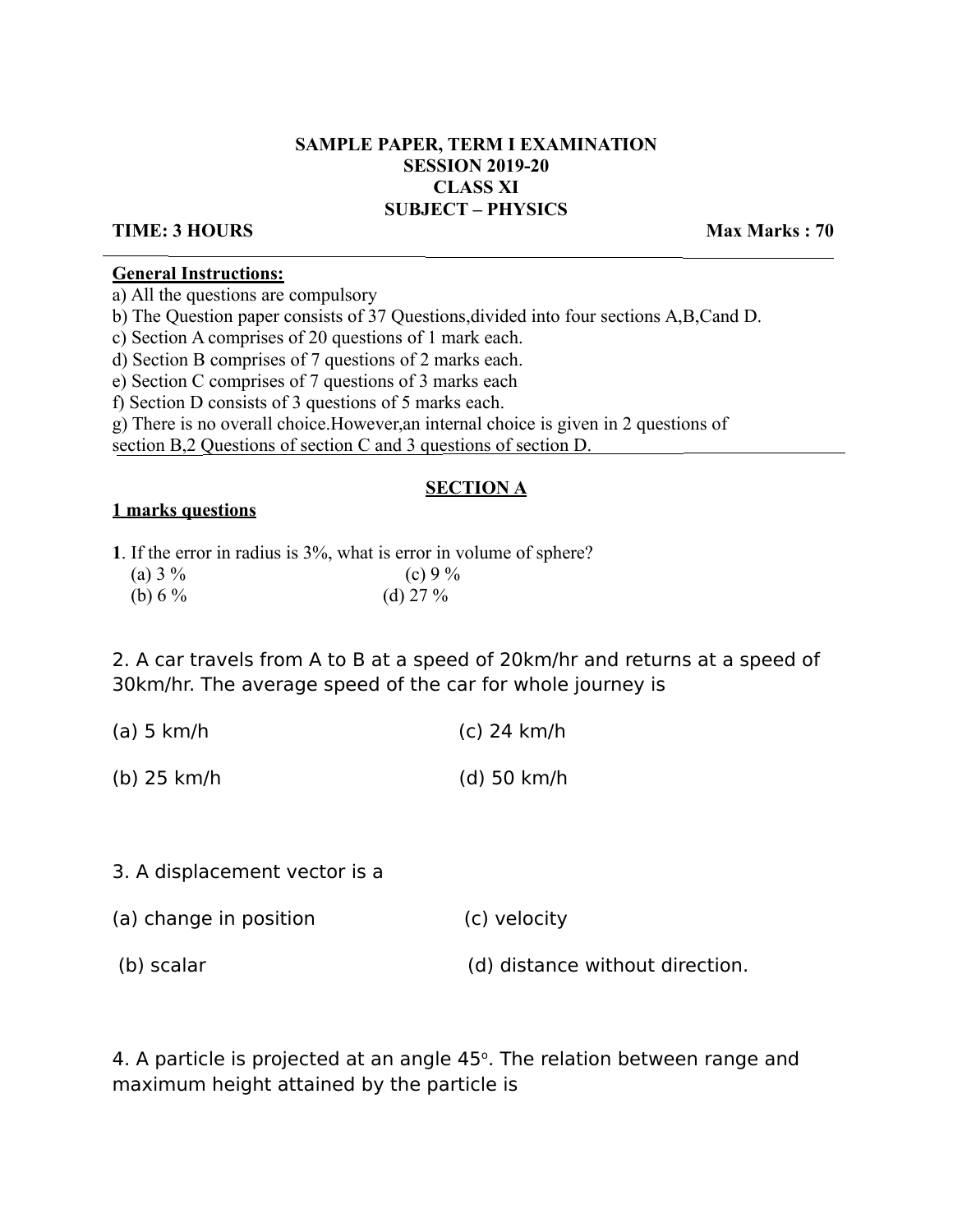(b) 2H=R (d) none of these.

**5.** When a bull pulls a cart, the force that helps the bull to move forward is the force exerted by (a) the ground on the bull (c) the bull on the ground (b) the cart on the bull (d) the ground on the cart

**6**. Two masses are in the ratio 1:5. What is ratio of their inertia?

(a) 1:5 (b) 5:1 (c) 1:25 (d) 25:1

**7.** A bread gives a boy of mass 40kg an energy of 21KJ. If the efficiency is 28% then the height can be climbed by him using this energy is

| $(a)$ 22.5 m | $(c)$ 15m |
|--------------|-----------|
| $(b)$ 10m    | $(d)$ 5m  |

**8**. A body of mass 10 kg and velocity 10m/s collides with a stationary body of mass 5kg. After collision both bodies stick to each other, velocity of the bodies after collision will be:

| $(a)$ (3/10) m/s | $(c)$ (18/3) m/s |
|------------------|------------------|
| (b) $(9/20)$ m/s | (d) $(20/3)$ m/s |

**9**. Moment of inertia of a disc about an axis which is tangent and parallel to its plane is I, then the moment of inertia of disc about a tangent, but perpendicular to its plane will be

a) 
$$
\frac{3I}{4}
$$
 (c)  $\frac{5I}{6}$   
(b)  $\frac{3I}{2}$  (d)  $\frac{6I}{5}$ 

**10**. For increasing the angular velocity of a object by 10%, the kinetic energy has to be increased by

- (a)  $40\%$  (c)  $20\%$
- (b)  $10\%$  (d)  $21\%$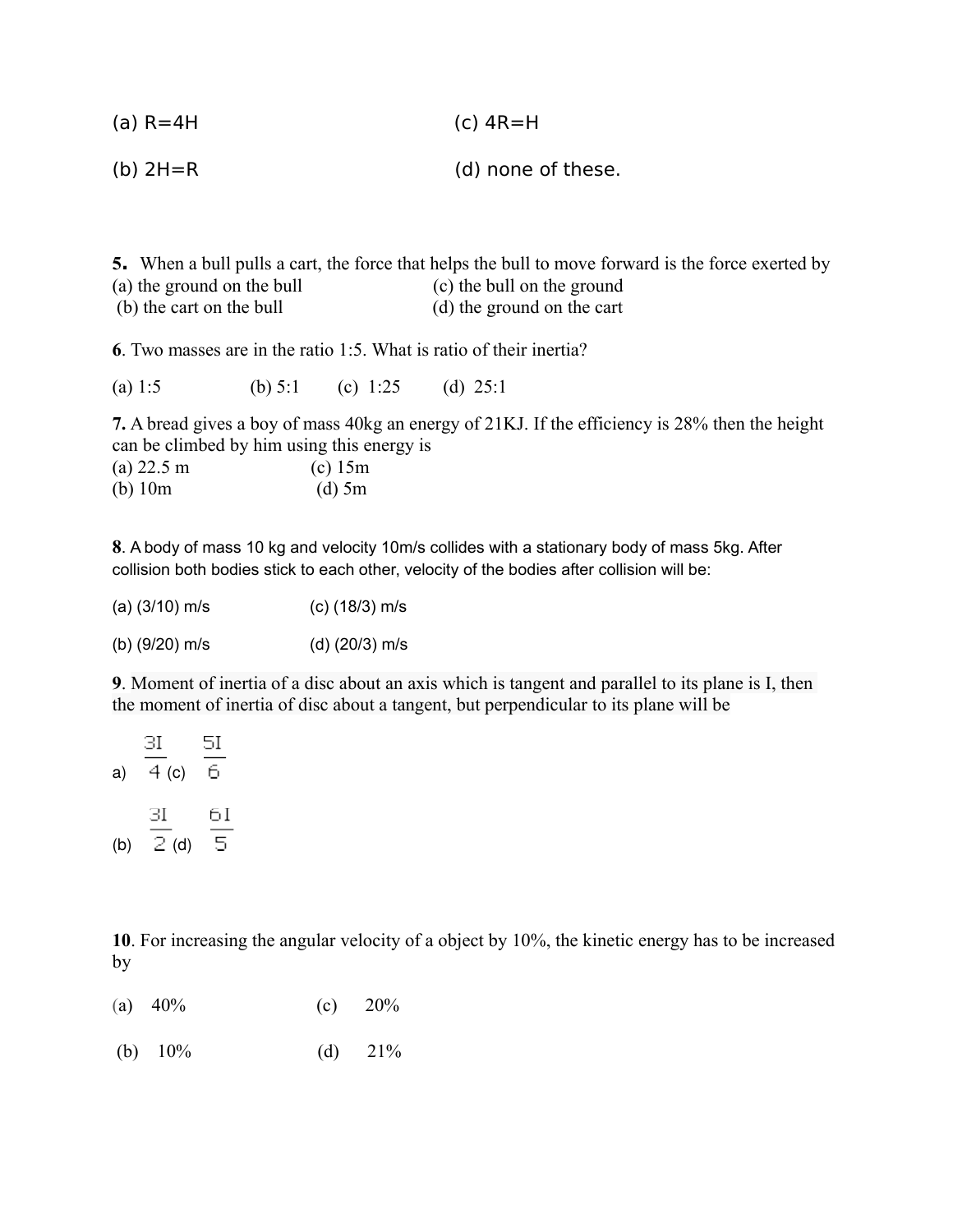**11**. Two particles in an isolated system under go head on collision. What is the acceleration of the centre of mass of the system?

**12.** Write S.I unit of luminous intensity and temperature?

**13**.Name the force that provides the centripetal force to a car taking a turn on a level road?

 **14**.Name the force which plays key role in the formation and evolution of stars and galaxies.

**15**. Suggest a situation in which an object is accelerated and have constant speed.

**16**. A train is moving on a straight track with acceleration a. A passenger drops a stone. What is the acceleration of stone with respect to passenger?

**17**. What is the angular velocity of the hour hand of a clock?

**18.** Calculate the impulse necessary to stop a 1500 kg car moving at a speed of 25m/s.

**19**. The outer edge of a curved road is generally raised over the inner edge. Why?

**20**. The momentum of an object is doubled. How does it's. K.E change?

# **SECTION – B**

# **2 MARKS QUESTIONS**

**21.** Show that the centre of mass of a uniform rod of mass M and length L lies at the middle point of the rod.

**22.**Two trains each of length 100m are running on parallel track. One overtake the other in 20 sec and one crosses the other in 10 sec. Calculate the speed of each train.

**23.** Three forces  $F_1$ ,  $F_2$  and  $F_3$  are acting on the particle of mass m which is stationary.  $F_2$  is perpendicular to  $F_3$  if  $F_1$  is removed, what will be the acceleration of particle?

**24**. If velocity, time and force were chosen the basic quantities, find the dimensionsof mass?

**25**. A ball is dropped from the height  $h_1$  and if rebounces to a height  $h_2$ . Find the value of coefficient of restitution?

# **OR**

A body of mass 3kg makes an elastic collision with another body at rest and continues to move in the original direction with a speed equal to one – third of its original speed. Find the mass of the second body.

**26.**A stone tied to the end of a string 80 cm long is whirled in a horizontal circle with a constant speed. If the stone makes 14 revolutions in 25 seconds, what is the magnitude and directionof acceleration of the stone?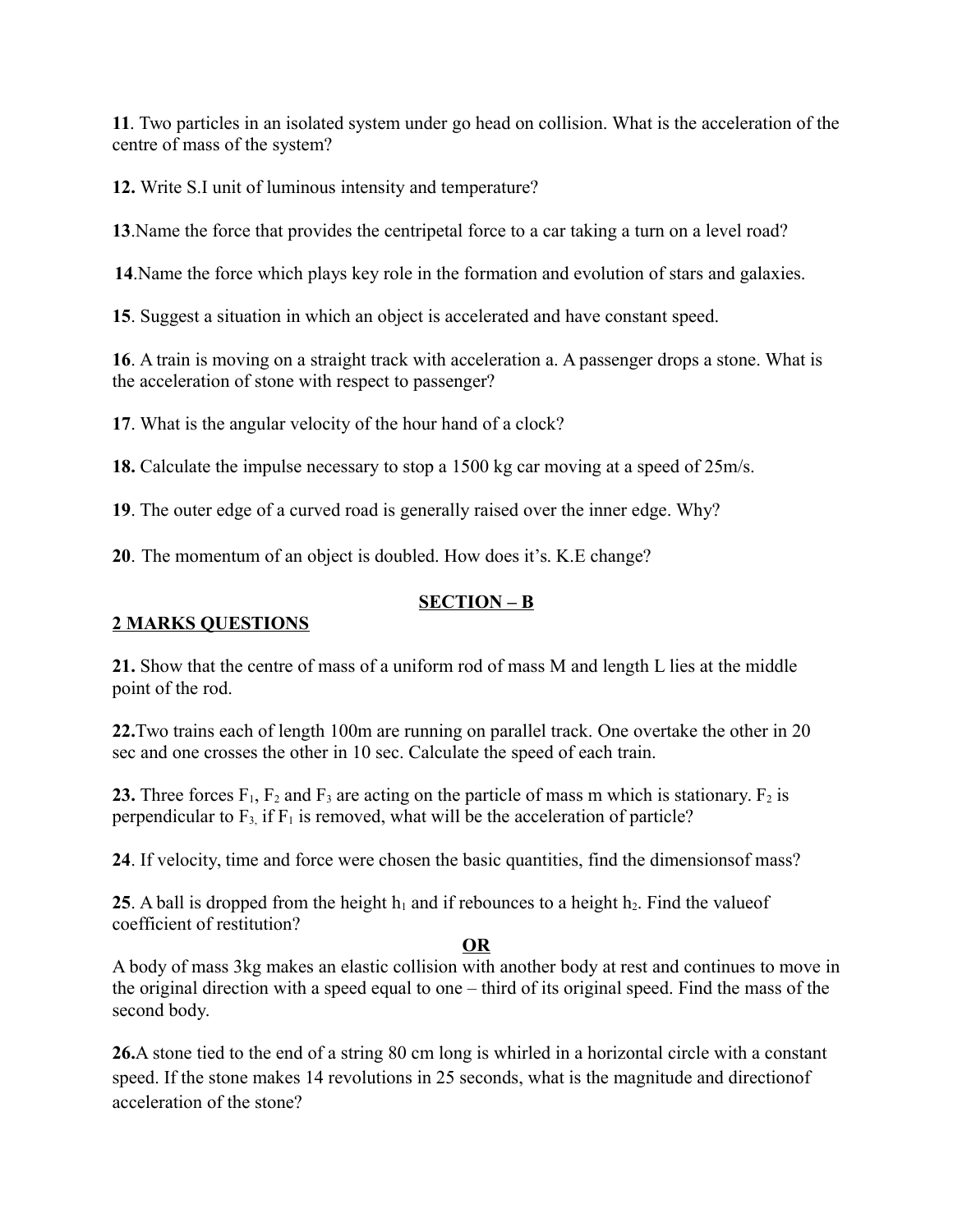**27**.A ball is released from the top of a tower of height h metres. It takes T seconds to reach the ground. What is the position of the ball in T/3 seconds?

# **SECTION – C**

# **3 MARKS QUESTIONS**

# **28.**Convert:

- (i) Gravitational constant (G) = 6.67 x 10<sup>-11</sup> Nm<sup>2</sup> kg<sup>-2</sup> to cm<sup>3</sup> g<sup>-1</sup> s<sup>-2</sup> (ii) The escape velocity v of a body depends on the acceleration due to gravity 'g' of the planet and the radius R of the planet. Establish dimensionally the relation for the escape velocity.
	- **29**. (i) If the momentum of the body increases by 20% what will be the increase in the K.E. of the body?
- (ii) A particle moves along the  $x axis$  from  $x = 0$  to  $x = 5$ m under influence of force given by  $F = 7 - 2x + 3x^2$ . Calculate the work done in doing so.
	- **30**. A person travelling eastward with a speed of 3 km/h finds that the wind seems to blow from north. On doubling his speed, the wind appears to flow from north-east. Find the magnitude of the actual velocity of the wind.

# **OR**

 Two vectors A and B are inclined to each other at an angle using triangle law of vector addition, find the magnitude and direction of their resultant.

**31**. (i) Four particles of mass 1kg, 2kg, 3kg and 4kg are placed at the four vertices A, B, C and D respectively of square of side 1m. Find the position of centre of mass of the particle.

- (ii) What is the position of centre of mass of a rectangular lamina?
- **32**.(a) State which of the following are dimensionally correct
	- (i) Pressure = Energy per unit volume
	- (ii) Pressure = Momentum x volume x time
- (b) The density of cylindrical rod was measured by the formula:- $P = 4m/\Pi d^2l$ . The percentage in m, D and l are 1%, 1.5% and 0.5%. Calculate the % error in the calculated value of density?

**33**.A body of mass 2kg initially at rest moves under the action of an applied force of 7Non a table with coefficient of kinetic friction  $= 0.1$ . Calculate the

- (i) Work done by the applied force in 10s
- (ii) Work done by the friction in 10s
- (iii) Work done by the net force on the body in 10s.

**34.** What is the acceleration of the block and trolly system as in fig., if the coefficient of kinetic friction between the trolly and the surface is 0.04?Also calculate tension in the string. Take  $g = 10$  ms<sup>-2</sup>, mass of string is negligible.